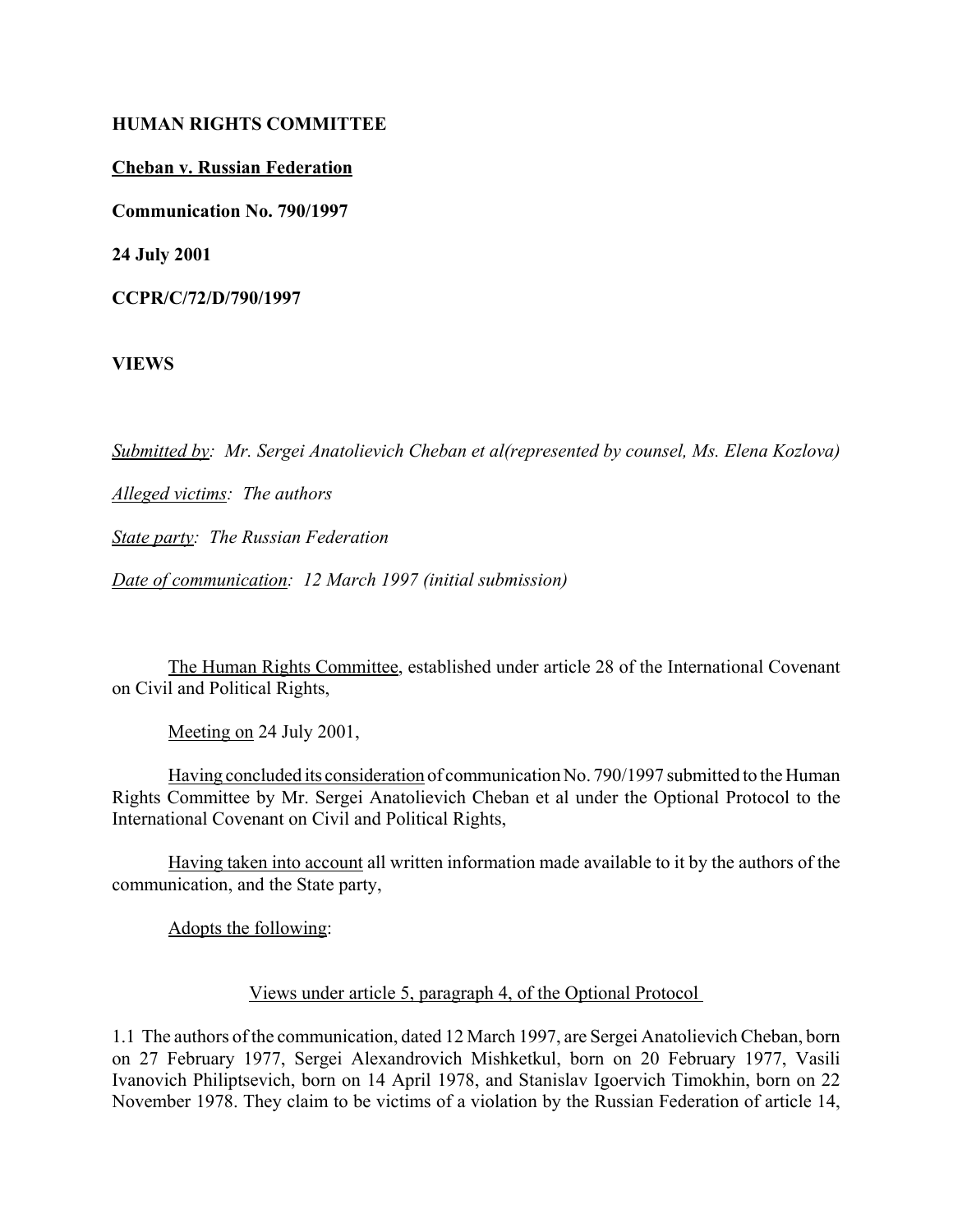paragraphs 1, 2 and 3 (e), and article 14, paragraph 4 of the Covenant. They assert also that they were denied a jury trial available to others, raising issues under article 26. The authors are represented by counsel.

# **Factual Background (1)**

2.1 The authors were convicted on 17 February 1995, by the Moscow City Court, of criminal acts committed on 24 January 1994, consisting of rape of a minor (who was aged 13 at the time of the incident), accompanied by violence and threats, and of acting in concert by prior agreement to commit the crimes. At the time of the offences of which they were convicted, the authors were all aged between 15 and 16 years and were attending a boarding school in Moscow. The Moscow City Court reached its verdict on the basis of: the evidence given by the victim; written statements from witnesses; written statements by the authors; the police report on the arrest of the authors; and two forensic examinations which had found that the victim had had sexual relations and that the authors were capable of having sexual relations.

2.2 In passing sentence, the Court said that it took account of the age of the accused and of character references in their favour. Philiptsevich was sentenced to six years' imprisonment and the other three accused to five years' imprisonment each. On appeal in cassation, the Supreme Court upheld the decision of the Moscow City Court and confirmed the sentences. Subsequently, the Vice-President of the Supreme Court lodged with the Presidium of that Court an objection to the sentences, pursuant to the rules governing the supervision of the judiciary. On 10 April 1996 the Presidium of the Supreme Court reduced the sentences to four and a half years imprisonment for Philiptsevich and four years each for the other three accused.

# **The Complaint**

3.1 The authors assert that the Moscow City Court arrived unfairly at its conclusion, giving too much weight to the account of the victim. They assert that, since there were no eyewitnesses or other direct evidence of rape, the judge based his conclusions chiefly on the victim's statements. Counsel for the accused had called on the court to have the victim undergo psychiatric and psychological examination, in order to assess how well she was able to perceive and understand facts and circumstances, but no such examination had been undertaken.

3.2 At trial, the accused had also requested a reconstruction of the incident, and the submission of a description of the scene of the alleged crime, including photographs and diagrams, which, in the view of the authors, would have determined whether or not they were guilty of the rape alleged. These requests were denied. The authors argue that the denial of their request constitutes a breach of articles 14, paragraphs 1, 2 and 3 (e), of the Covenant.

3.3 The facts as stated by the authors may also imply claims that the State party committed breaches of article 14, paragraph 4, and article 26 of the Covenant. As regards article 14, paragraph 4, the facts as stated by the authors suggest that the court did not take into account the age of the accused. The authors sought on several occasions to invoke article 20 of the Russian Constitution, 1993, which provides that cases in which an accused subject to the death penalty may, at his request, be tried before a jury. Denial of a jury trial to the authors might also raise an issue under article 26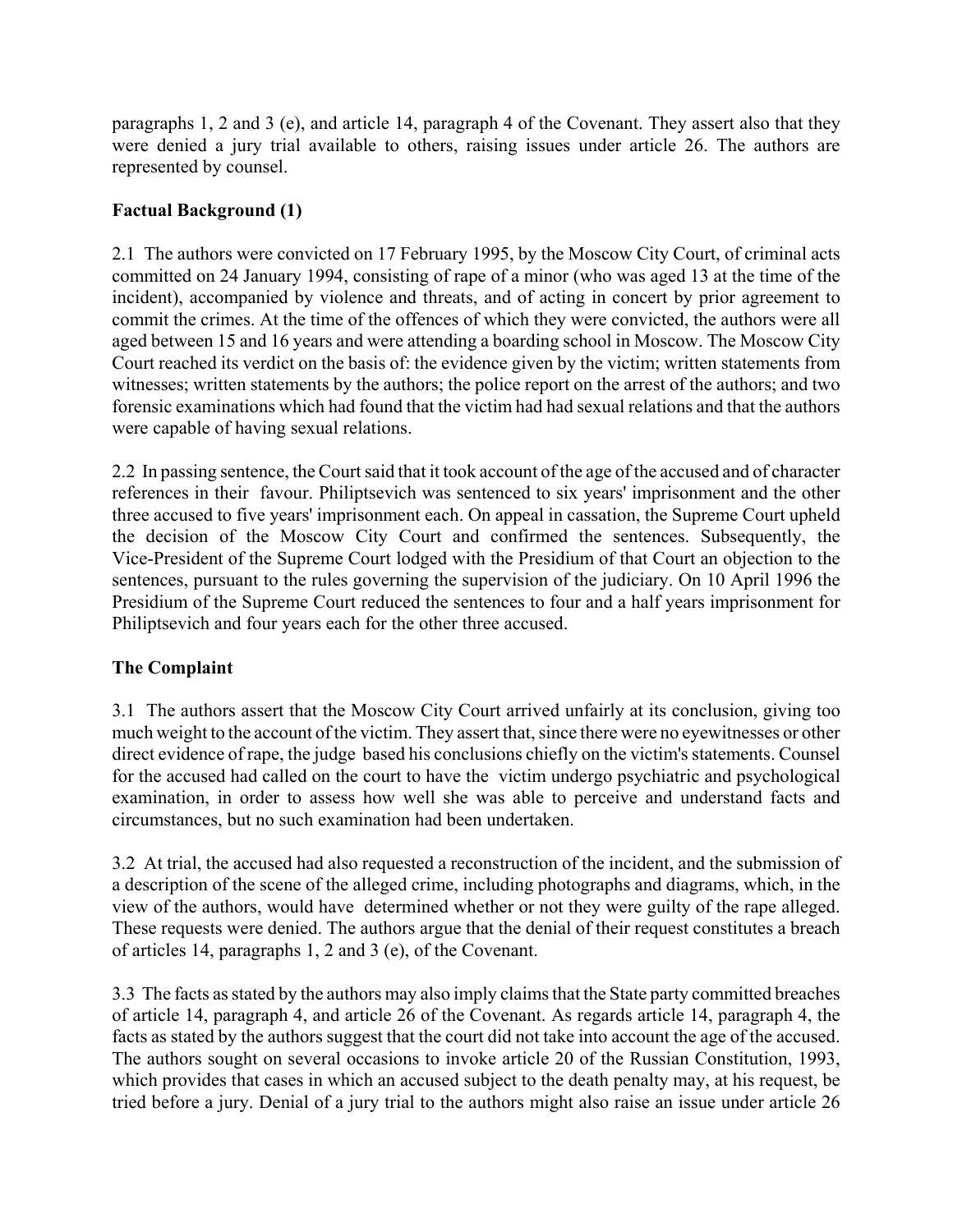because of a difference in treatment between them and other accused persons who received a jury trial.

#### **The State party's response**

4.1 The State party responds that the claims of breach of constitutional rights; the assertion that the author's guilt was not sufficiently proven and that the pre-trial investigation and formalities were incomplete, have been investigated several times by the appropriate judicial authorities and have not been confirmed. The State party declares that throughout the judicial hearings the prosecution and the accused enjoyed equal rights.

4.2 The State party asserts also that a jury trial could not have been given to the accused since there was no provision in its law for trial by jury within the city of Moscow at that time.

4.3 The authors had the services of legal counsel from the moment of their arraignment, and their procedural rights were explained to them several times, in the presence of counsel.

#### **Comments by the authors on the State party's response**

5. In their comments on the State party's reply, the authors reiterate that their trial was unfair because they were prevented from gathering and submitting evidence of their innocence.

#### **Issues and proceedings before the Committee**

6.1 Before considering claims in a communication, the Human Rights Committee, in accordance with rule 87 of its rules of procedure, must decide whether the claim is admissible under the Optional Protocol to the Covenant.

6.2 The Committee notes that the case is not being examined under another procedure of international investigation, and that domestic remedies had been exhausted. The requirements laid out in article 5, paragraph 2, of the Optional Protocol are, therefore, satisfied.

6.3 The Committee notes that the State party has raised no objections to the admissibility of the communication.

6.4 With regard to the authors' allegations of violation of the presumption of innocence (article 14, paragraph 2, of the Covenant), the Committee finds that this claim has not been sufficiently substantiated for purposes of admissibility.

6.5 With regard to the alleged violations of article 14, paragraphs 1, 3 (e), and paragraph 4, the Committee notes that the author's claims essentially relate to the evaluation of facts and evidence as well as to the implementation of domestic law. The Committee recalls that it is in general for the courts of State parties, and not for the Committee, to evaluate the facts in a particular case and to interpret domestic legislation. The information before the Committee and the arguments advanced by the authors do not show that the Courts'evaluation of the facts and their interpretation of the law were manifestly arbitrary or amounted to a denial of justice. The Committee concludes that these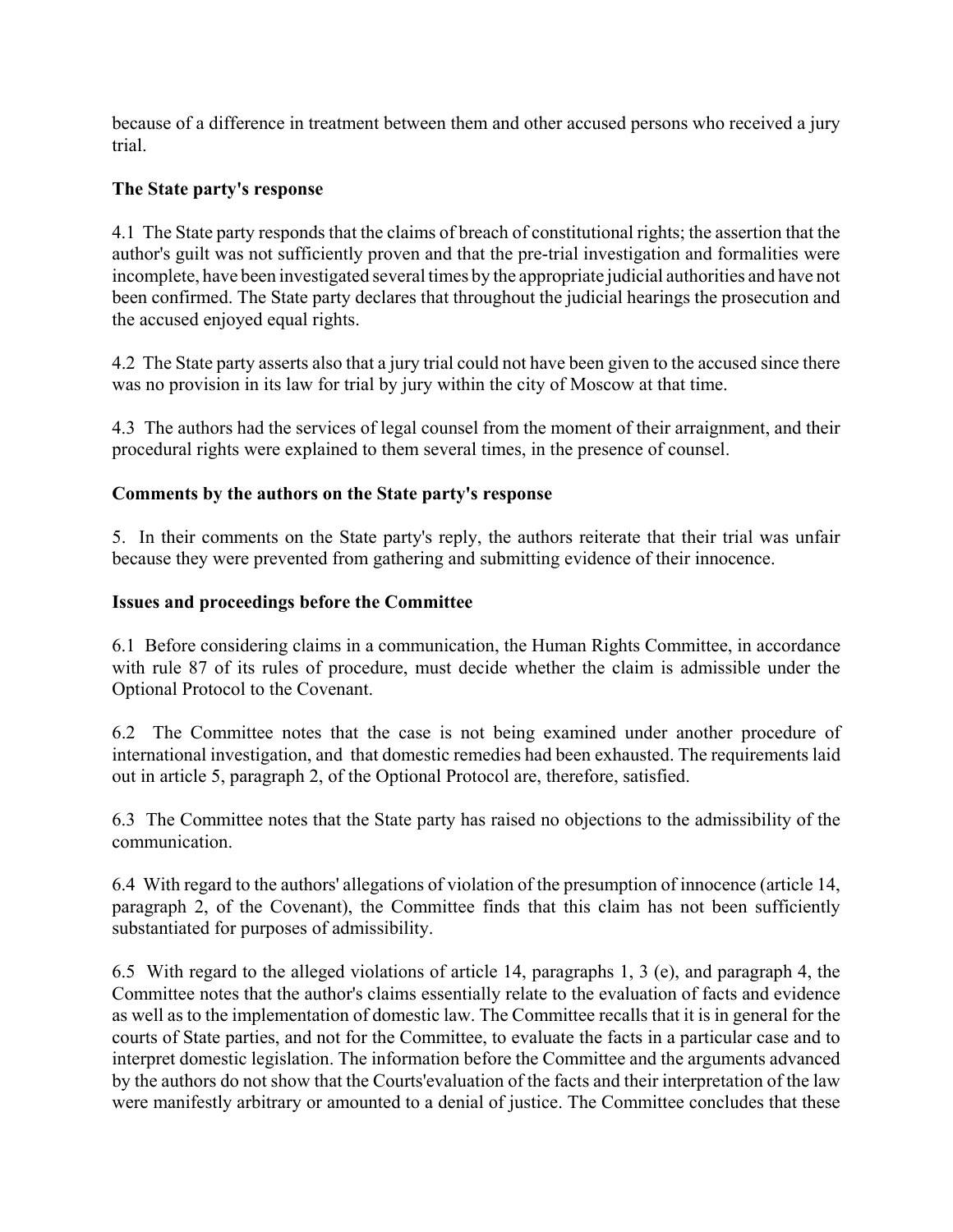claims are therefore inadmissible under articles 2 and 3 of the Optional Protocol.

6.6 The other claims submitted are admissible and the Committee proceeds to consider them on the merits.

## **Consideration on the merits**

 $\frac{1}{2}$ 

7.1 Although the authors do not cite article 26 of the Covenant, the Committee is of the view that it must consider, in light of the submissions of the authors, whether that article has been breached.

7.2 The claim of discrimination made by the authors is that they were denied a jury trial, while a jury trial was granted to some other accused persons in courts of the State party. The Committee notes that while the Covenant contains no provision asserting a right to a jury trial in criminal cases, if such a right is provided under the domestic law of the State party, and is granted to some persons charged with crimes, it must be granted to others similarly situated on an equal basis. If distinctions are made, they must be based on objective and reasonable grounds.

7.3 The authors claim that they should have been afforded a trial by jury, afforded to all accused persons liable to the death penalty. The Committee notes, however, that in the present case the authors were juveniles at the time the crimes were committed and thus they were not subject to the death penalty according to domestic legislation.

7.4 Another possible claim of violation of article 26 is that trial by jury was made available in trials in some parts of the country but not in Moscow where the authors were tried and convicted. The Committee notes that under the Constitution of the State party the availability of jury trial is governed by federal law, but there was no federal law on the subject. The fact that a State party that is a federal union permits differences among the federal units in respect of jury trial does not in itself constitute a violation of article 26 (2). As the authors have provided no information on cases in which jury trials have been held in non-capital cases in the city of Moscow, the Committee cannot conclude that the State party violated article 26.

8. The Human Rights Committee, acting under article 5, paragraph 4, of the Optional Protocol to the International Covenant on Civil and Political Rights, is of the view that the facts before it do not reveal a breach of any article of the Covenant.

[Adopted in English, French and Spanish, the English text being the original version. Subsequently to be issued also in Arabic, Chinese and Russian as part of the Committee's annual report to the

The following members of the Committee participated in the examination of the present communication: Mr. Abdelfattah Amor, Mr. Prafullachandra Natwarlal Bhagwati, Mr. Maurice Glèlè Ahanhanzo, Mr. Louis Henkin, Mr. Ahmed Tawfik Khalil, Mr. Eckart Klein, Mr. David Kretzmer, Mr. Rajsoomer Lallah, Mr. Rafael Rivas Posada, Sir Nigel Rodley, Mr. Martin Scheinin, Mr. Ivan Shearer, Mr. Hipólito Solari Yrigoyen, Mr. Patrick Vella and Mr. Maxwell Yalden.